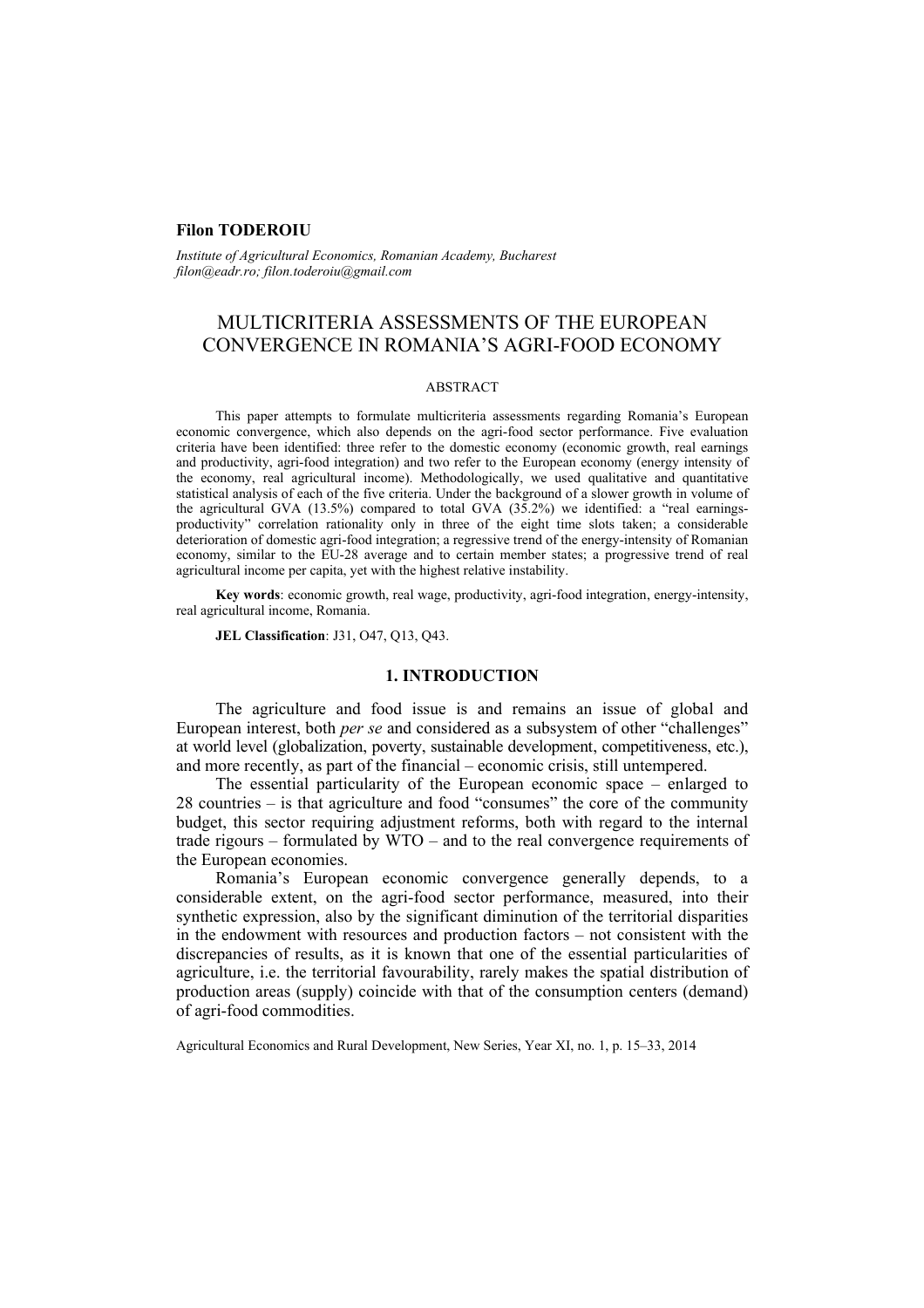### **2. STATE OF KNOWLEDGE**

The previously formulated premises, as introductive benchmarks for any strategic approach to medium or long term development (Otiman P. I. & Steriu V., 2013, coordinators) that targets the increase of competitiveness and European convergence, cannot overlook the present and future of the agri-food sector, as important subsystem of national economy (Toderoiu F., 2001, 2002).

In more than two recent decades, a significant and increasing number of empirical studies referring to the regional economic growth indicators were based (on an explicit or non-explicit basis) on the convergence theory (Iancu A., 2008). The measurement of the effects of pre- and post-accession transformations on the economic and social development of the East-European Member States, on the convergence process and diminution of disparities between the Member States represents a special field of interest of economic research (Toderoiu F., 2009).

From the statistical point of view, the indicators pertaining to the last two decades reveal significant gaps between Romania and the other EU countries, and rather economic, technical and institutional asymmetries and divergences than convergences, which puts the domestic agri-food operators into a less-favourable position, as maintaining the subsistence character induces the value added transfer to other economic sectors (Ciutacu C. *et al*., 2014).

As the "economic convergence – territorial cohesion" binomial is an important objective of the European Union, being steadily promoted mainly in the context of Europe 2020 Strategy, this requires applied studies with regard to the transformation of the present development regions into administrative regions, as territorial pillars of the national economy development (Ianoş I. *et al*., 2013).

### **3. METHODS AND DATA**

The methodological approach considered as adequate for revealing the presence of the European economic convergence process in Romania has as preliminary hypothesis the general macroeconomic evolution on long term (1989–2017), reflected through two statistical modalities: a) dynamic correlation between the main activities contributing the GDP formation; b) quantification of the absolute annual average increase (recoil) of the newly created value in Romania's economy, throughout the period 1989–2013 and by time periods considered relevant, using two statistical calculation formulae that are relatively simple:

$$
\delta Y a_{t} = [Y a_{t} - Y a_{(t-1)}]
$$
 [1], where:

 $-\delta Ya_t$  = annual absolute modification of GVA (GDP), values that are recalculated in 2012 prices; and:

$$
\delta Yma_t = \left[\sum Ya_t/T\right]
$$
 [2], where:

 $-\delta Yma =$  annual average absolute modification of GVA (GDP) value;

 $-T$  = number of years of difference reference time periods, in 1989–2013.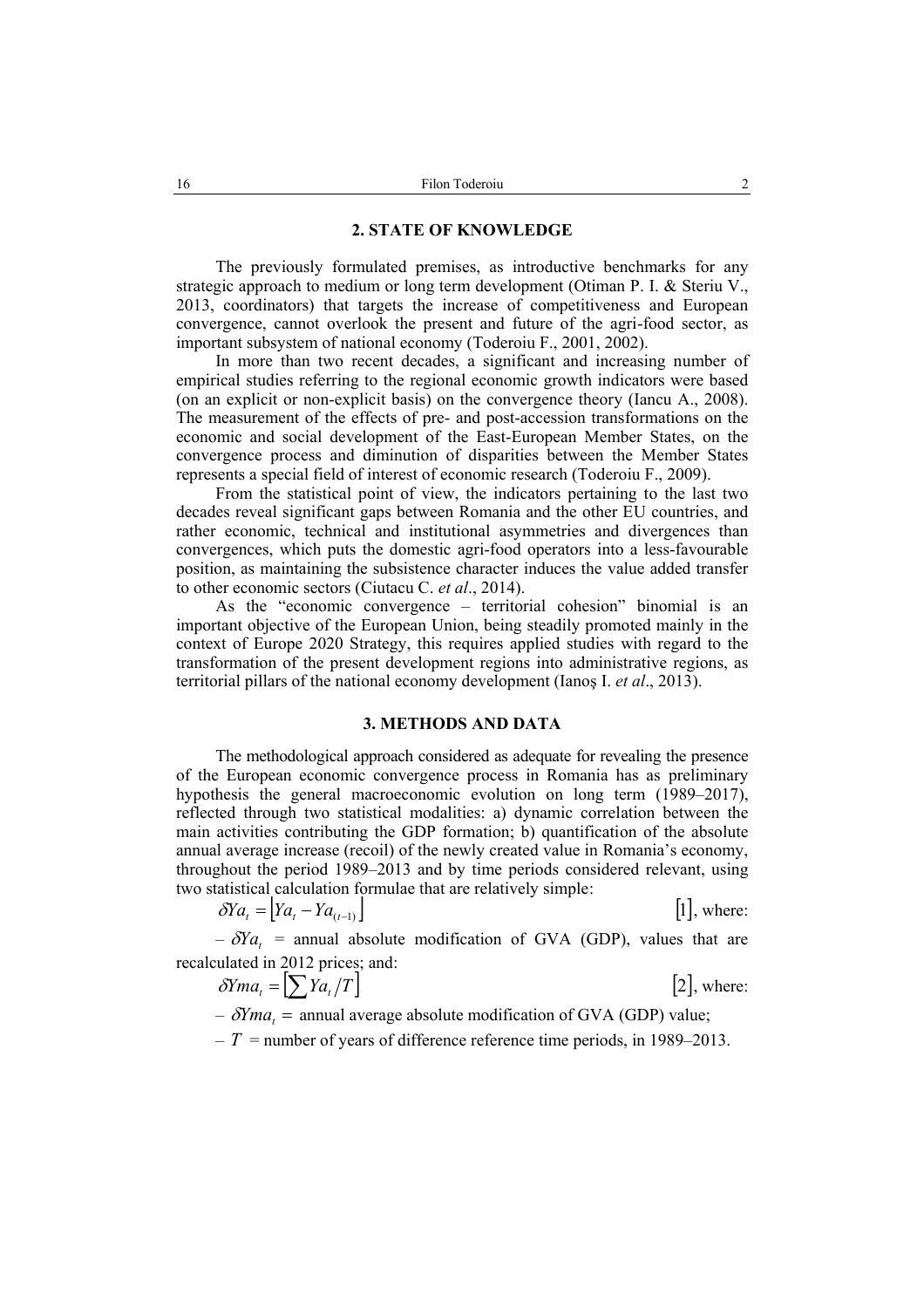Other two reference macroeconomic variables, each targeting two levels (EU Community and national) can provide indications on the economic convergence. *The first*, represented by a synthetic indicator, which is strongly relevant for the convergent performing or, on the contrary, on the divergent performing of national economy compared to the EU economy, is the *energy intensity of the economy*, measured by the aggregate energy consumption per 1000 euro GDP (*kg. e.p. / 1000 Euro GDP*), revealed in two modalities: a) through the analysis of the comparative quantitative evolution of the specific energy consumption of a given country (region, etc.) with the European average; b) by taking into consideration the yearly average modification rates of the *energy intensity* ( *IE* ), determining the time period necessary to bridge up the level gap (*T* ) existing between Romania and the European Union in the year 2012, through a well-known calculation formula:

$$
T = \{[Ln(IE_{EU-28}) - Ln(IE_{RO})]\} / \{[Ln(rIE_{RO}) - Ln(IE_{EU-28})]\} \qquad [3],
$$
  
where:

 $-T =$  duration of bridging up the level gap;

 $-Ln(E_{EU-28})$ ,  $Ln(E_{EU-28})$  = natural logarithms of level indicators;

 $-Ln(rIE_{RO})$ ,  $Ln(rIE_{EU-28})$  = natural logarithms of the modification rates of level indicators.

*The second* macroeconomic variable, with a strong impact on reaching the convergence through competitiveness, is considered the *real earnings – productivity "binomial"*, both in overall economy and by activities generating value added; the convergence tendency can be revealed through *two analytical methods*: a) *simultaneous analysis of the dynamics* of the two reference indicators (real net average earnings and labour productivity); b) formalization of the long-term trends (1989– 2013), regressionally expressed, of the two terms of one of the most important macroeconomic correlations, using the *statistical adjustment method* of the yearly cumulative modifications, according to the formula below:

$$
Trend(Xt) = [m \times (Xt) + b]
$$
 [4],

where:

 $- Trend(X<sub>t</sub>)$  = variable adjustment trend;

 $-X_t$  = considered variable ( $\sum_t \delta \text{C} \text{smn} \cdot \text{z}$  = yearly cumulative modification

of the real monthly net average earnings and  $\sum_{t} \delta W q T a_t$  = yearly cumulative

modification of labour productivity) respectively;

 $- m$ ,  $b =$  regression coefficient of the linear trend and the free term respectively.

From sectoral perspective, convergence can intervene when the economy has a balanced development, with no inner structural distortions, disintegration processes and "erosion" of the technical – economic performances that can severely jeopardize the social cohesion of the society (Toderoiu F., 2004).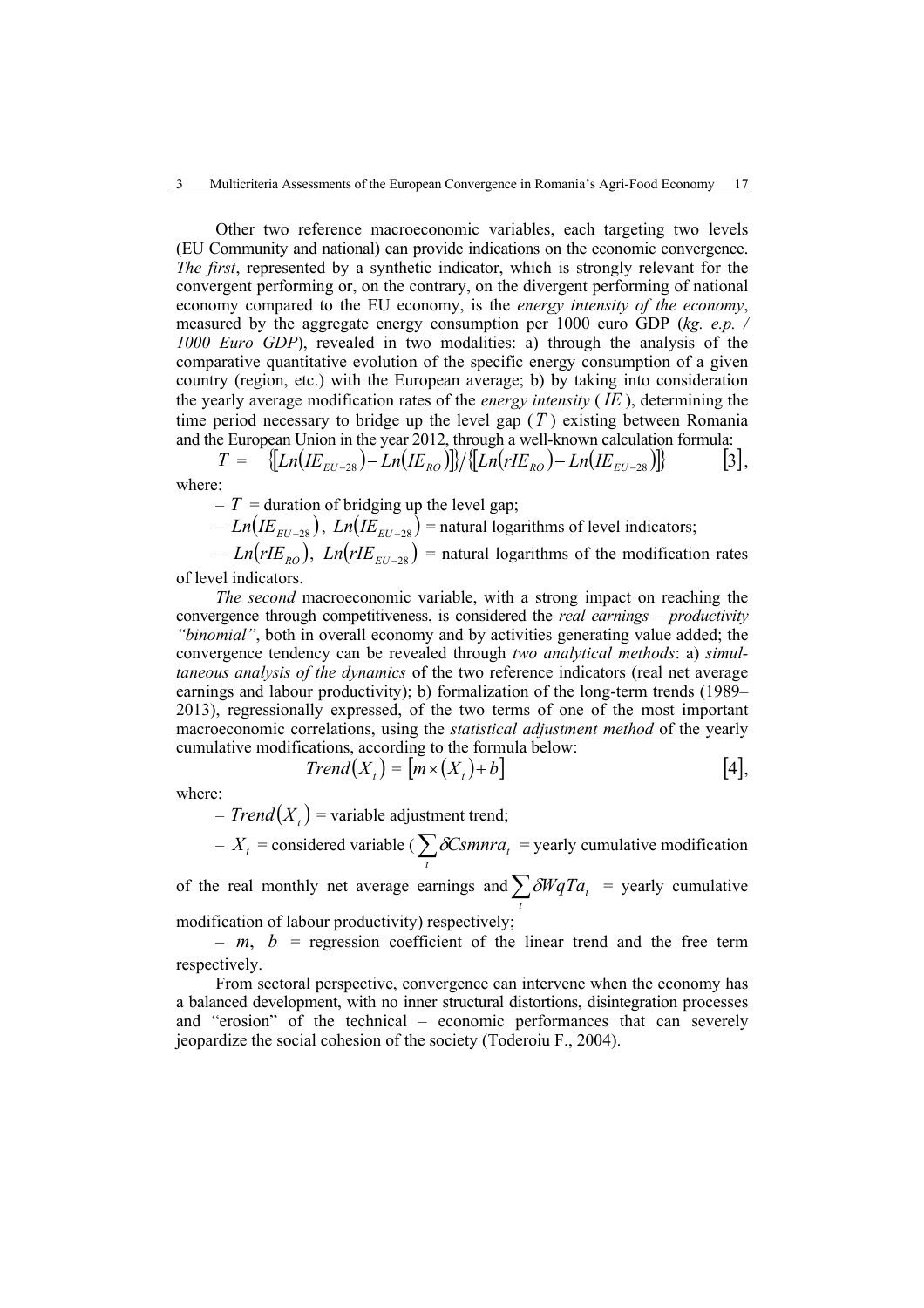The signaling out and quantification of the absence of internal economic convergence of the Romanian agri-food sector can be achieved by measuring the intensity of economic flows between the two main "aggregates" of the agri-food economy ("agriculture" – consisting of six activities and the "food economy" – consisting of ten activities) (Artis M. *et al*., 1994).

In this respect, two statistical modalities were identified for the measurement of the presence or absence of the integrative, convergent and cohesive development process in the Romanian agri-food economy:

a) measuring the intensity of inter – relations between agriculture and the food industry, by two simultaneous flows (intermediary deliveries – *LI* and intermediary acquisitions  $- AI$ ), according to the two analytical formulae:

$$
\lambda L I_{a \to ia} = \langle L I_a / L I t_{ia} \rangle \tag{5}
$$

$$
\lambda L I_{ia \to a} = \langle L I_{ia} / L I t_a \rangle \tag{6}
$$

$$
\lambda A I_{a \leftarrow ia} = \langle A I_{ia} / A I t_a \rangle \tag{7}
$$

$$
\lambda A I_{ia \leftarrow a} = \langle A I_a / A I t_{ia} \rangle \tag{8}
$$

where:

 $-\lambda L I_{a\to i}$ ,  $\lambda L I_{i a\to a}$  = intensities of intermediary deliveries of agriculture to the food industry and of the food industry to agriculture respectively;

 $-\lambda A I_{a \leftarrow a}$ ,  $\lambda A I_{a \leftarrow a}$  = intensities of intermediary acquisitions of agriculture from the food industry and of the food industry from agriculture respectively;

b) measuring the intensity of intermediary deliveries ( *LI* ) and of intermediary acquisitions ( *AI* ) respectively of each of the two aggregates of the agri-food economy (agriculture –  $a$  and food industry –  $ia$ ) in the corresponding totals, according to the following formulae:

$$
\mu L I_a = \langle L I_a / L I t_a \rangle \tag{9}
$$

$$
\mu L I_{ia} = \langle L I_{ia} / L I t_{ia} \rangle \tag{10}
$$

$$
\mu A I_a = \langle A I_a / A I t_a \rangle \tag{11}
$$

$$
\mu A I_{ia} = \langle A I_{ia} / A I t_{ia} \rangle \tag{12}
$$

where:

 $-\mu L I_a$ ,  $\mu L I_{ia}$  = shares of the intermediary deliveries of agriculture and food industry in total corresponding intermediary deliveries;

 $-\mu A I_a$ ,  $\mu A I_{ia}$  = shares of the intermediary acquisitions of agriculture and food industry in total corresponding intermediary acquisitions.

The application of the previously mentioned statistical – mathematical methods was based on the official data coming from several sources: National Institute of Statistics (Statistical Yearbook – different years, for the period 1989–2012; National Accounts, for the years 1989–2011), National Commission of Prognosis (for the period 2012–2017), EUROSTAT (for the period 2001–2012).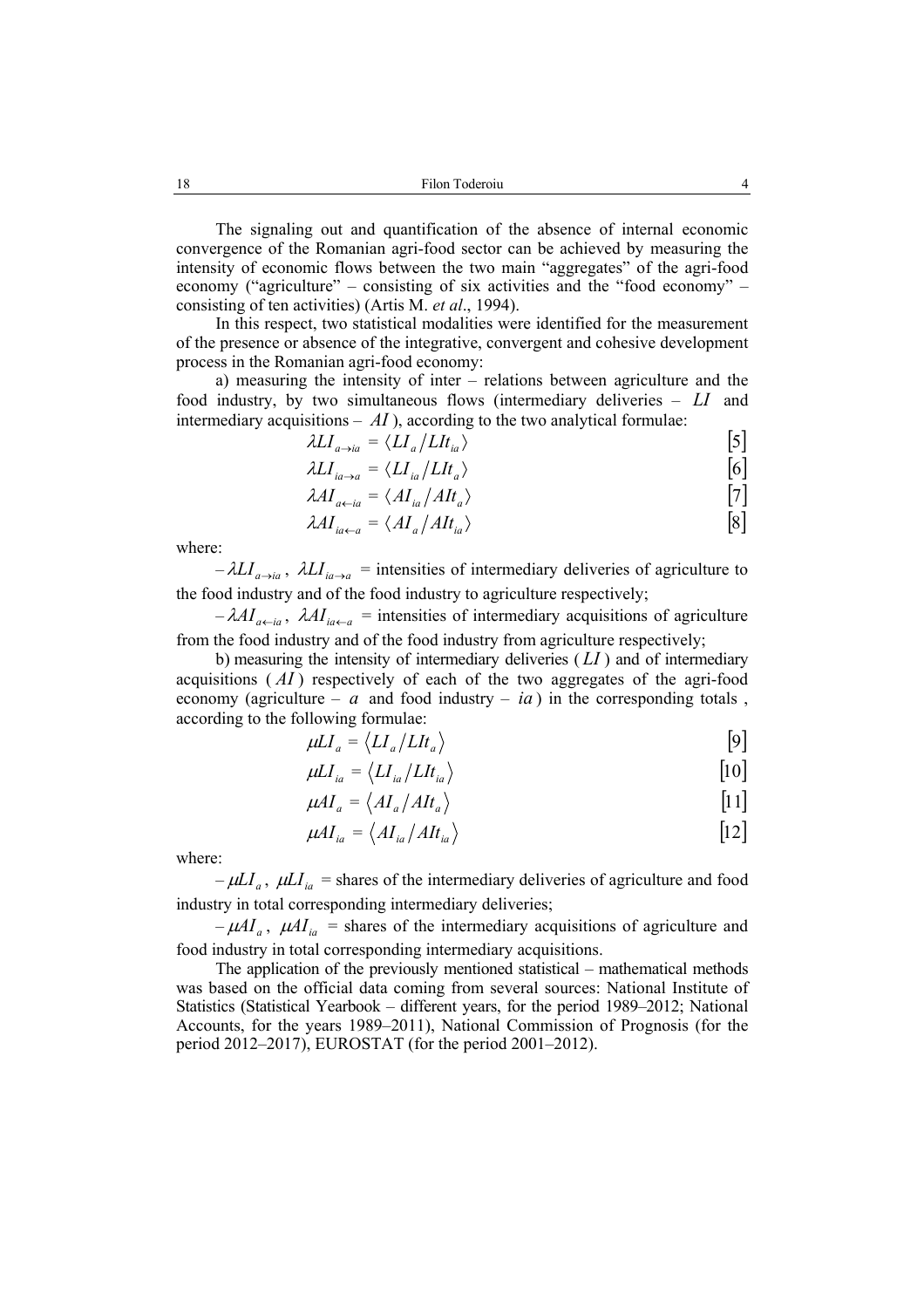#### **4. RESULTS AND DISCUSSIONS**

At the end of the year 2013, i.e. after almost one quarter of a century of economic and social transformations, the national production – measured by the gross value added (GVA) of different economic sectors and the total gross domestic product (GDP) – was by 35.2% higher than that in 1989 (in the case of total GDP) and by 32.7% higher (in total GDP), with great dynamic variations between the main three activities (according to CAEN classification): from only 2.7% increase in industry, to an unnatural "boom" in constructions (+186.7%), with agriculture having a moderate increase by 13.5% (Figure 1).



*Source*: own calculation based on data from Romania's Statistical Yearbook, 1990–2012 series, NIS, for the period 2012–2017, Convergence Prog. Forecast, NCP, 05.05.2014.

Figure 1. GVA and GDP dynamics in Romania's economy, 1990–2017 (1989 = 1).

The obvious disarticulation of the sectoral dynamics of Romania's economy in the last 24 years (1990–2013) is confirmed by the strong relative instability of the evolution of gross value added generation in the activity sectors under analysis (measurable by the variation coefficients (CoV%) (Otiman & Steriu, 2014). The oscillation range is from 5.45% (GVA – total) to  $15.42\%$  (GVA – agriculture), in which the other three activities are also placed  $(13.07% -$  constructions,  $6.87%$ industry and  $5.48\%$  – GDP – total).

The significant fractures produced in the dynamics of newly created value generation in the Romanian economy in the period 1990–2013 (1989 – reference year) are argumented by the presence of four periods of economic decline (1990– 1992; 1997–2000 and 2009–2011), simultaneous with four economic growth periods (1993–1996, 2001–2008 and 2012–2013), oscillations that can seriously put under question the consistence of reaching convergence at macroeconomic level.

The asymmetric evolution of GVA (GDP) in the economy, corresponding to the five economic aggregates, is largely revealed by the modification (increase or decrease) of the yearly absolute average of the newly created value (expressed in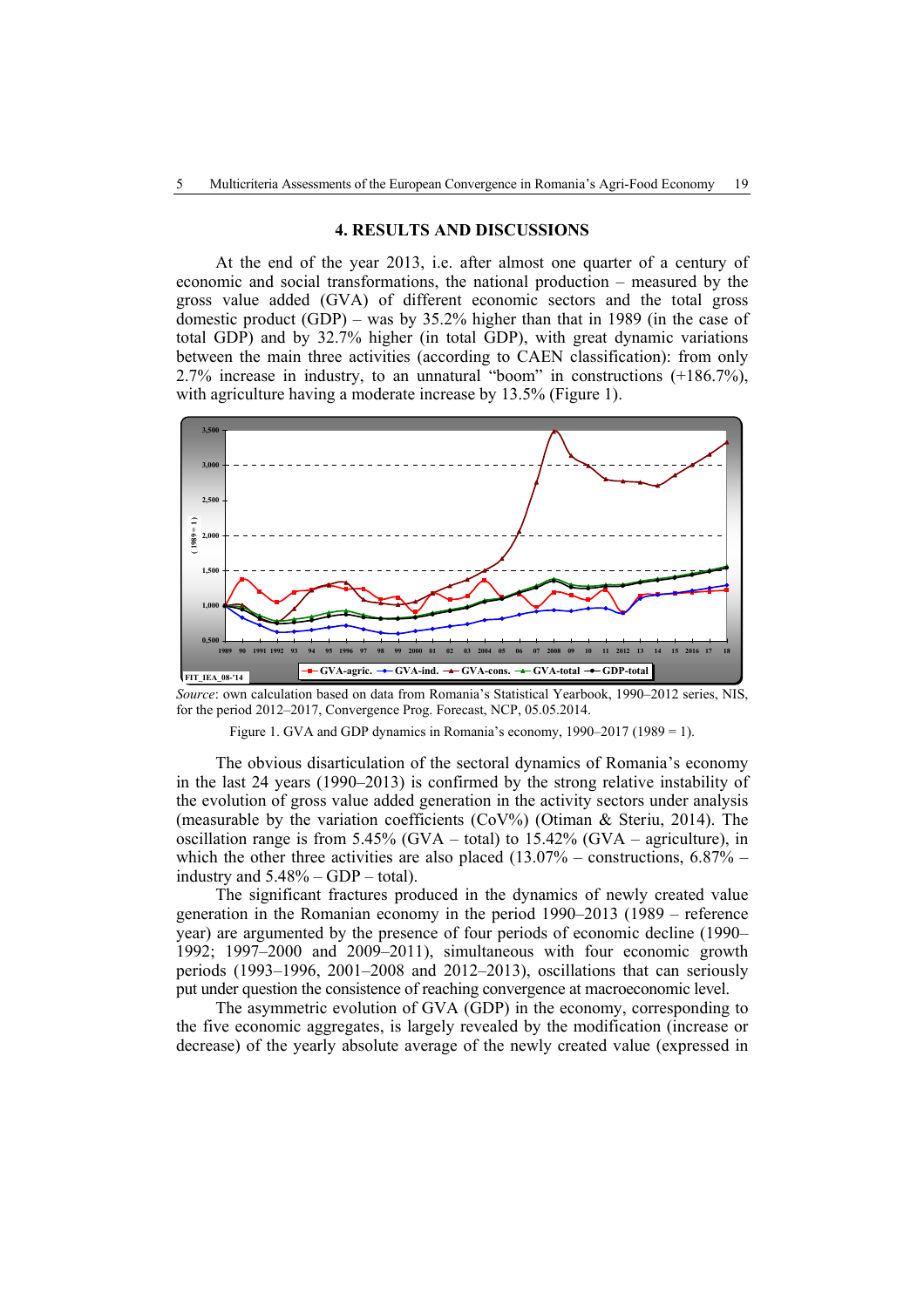2012 prices), throughout the period 1990–2013 and by different time periods considered as relevant, thus confirming the relative instability, as a persisting phenomenon in the Romanian economy (Table 1).

| Table 1                                                                 |  |  |  |  |
|-------------------------------------------------------------------------|--|--|--|--|
| Yearly average modifications of GVA and total GDP in Romania's economy, |  |  |  |  |
| 1989–2013 (billion RON, 2012 prices)                                    |  |  |  |  |

|             | GVA-agric. | GVA-ind. | GVA-cons.<br>GVA-total |         | GDP-total |
|-------------|------------|----------|------------------------|---------|-----------|
| 1990-'91    | 3.2        | $-23.9$  | $-1.6$                 | $-27.6$ | $-40.6$   |
| 1992        | $-4.9$     | $-17.4$  | $-0.8$                 | $-30.3$ | $-33.3$   |
| 1993–'96    | 1.5        | 4.0      | 2.5                    | 14.2    | 14.3      |
| 1997–'00    | $-2.5$     | $-3.4$   | $-1.2$                 | $-7.7$  | $-5.0$    |
| $2001 - 04$ | 3.5        | 6.7      | 2.0                    | 22.3    | 25.5      |
| $2005 - 08$ | $-1.3$     | 6.3      | 8.7                    | 29.9    | 34.0      |
| $2009 - 11$ | 0.3        | 1.5      | $-4.0$                 | $-10.8$ | $-11.7$   |
| $2012 - 13$ | $-1.3$     | 5.6      | 0.6                    | 10.8    | 12.0      |
| 1990–'06    | 0.3        | $-1.3$   | 1.1                    | 4.6     | 5.0       |
| $2007 - 13$ | $-1.1$     | 1.9      | 2.0                    | 5.6     | 6.4       |
| 1990–'13    | $-0.1$     | $-0.4$   | 1.4                    | 4.9     | 5.4       |

*Source*: own calculations, based on Romania's Statistical Yearbooks, 1990–2012 series, NIS; for the period 2012–2017, Convergence Prog. Forecast, National Commission of Prognosis, 05.05.2014.

Practically, throughout the period 1990–2013, the yearly absolute modification average of total GDP reached about 5.4 billion RON, which can be explained by the 149.8 billion RON differential between the cumulative increase of GDP total (of 319.2 billion RON), accomplished in 14 years of economic growth and the cumulated decline of the same indicator (of 169.4 billion RON), in 10 years of economic decline, out of the 24 years under investigation (Figure 2).



*Source*: own calculation based on data from Romania's Statistical Yearbook, 1990–2012 series, NIS, for the period 2012–2017, Convergence Prog. Forecast, NCP, 05.05.2014.

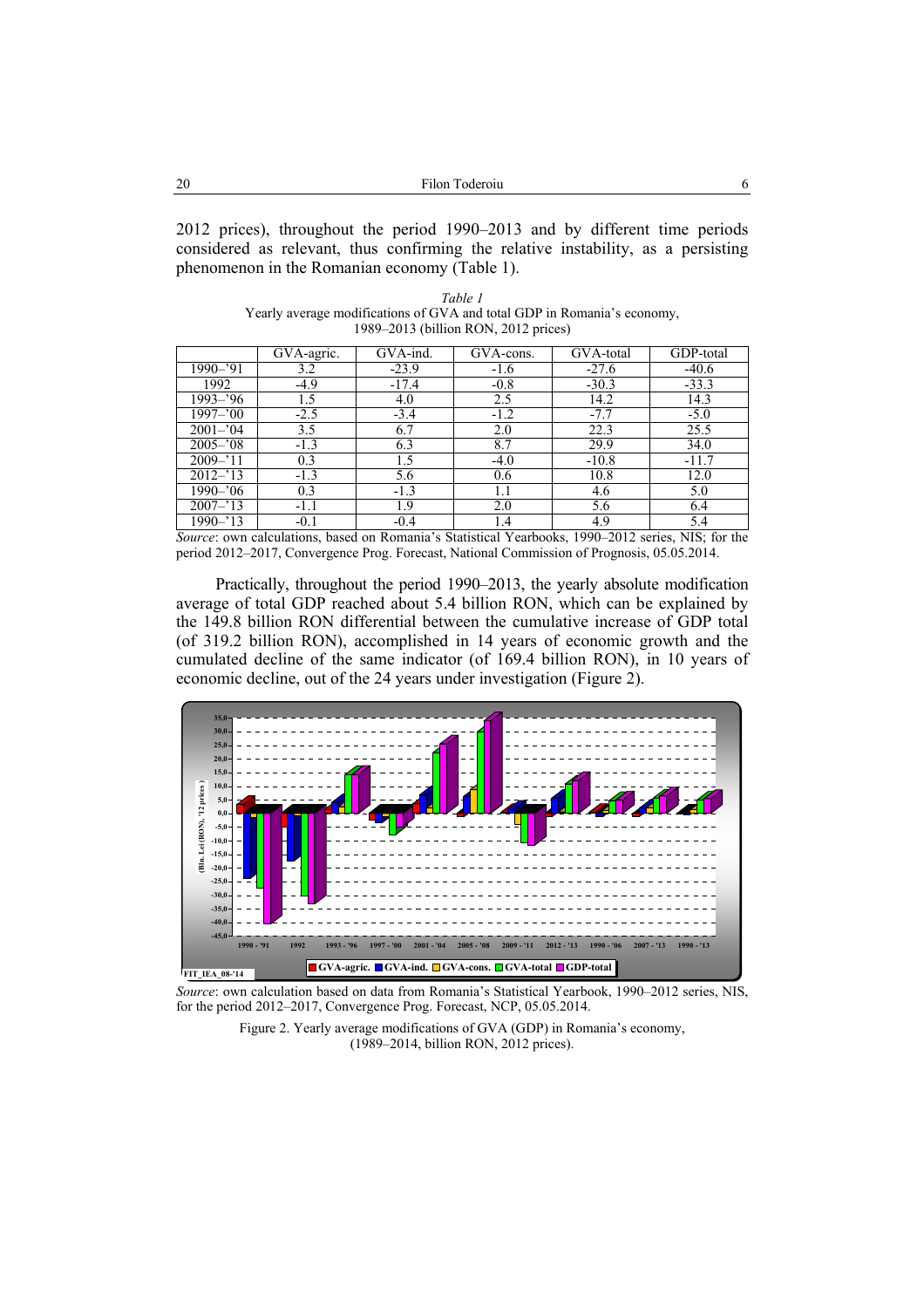Among the other four sectoral aggregate indicators taken into consideration, only GVA – constructions and GVA – total had annual average increases throughout the period 1990–2013, which reached about 1.4 billion RON and 4.9 billion RON respectively, while agriculture and industry had an annual average decrease of 0.1 billion RON and 0.4 billion RON respectively.

### **4.1. The criterion energy-intensity of the economy**

The energy intensity is a measure of the energy efficiency of a nation's economy, and this can be calculated as "units of energy per unit of GDP".

As a reference macroeconomic variable in revealing convergence through competitiveness, the energy intensity has a strong regressive tendency in Romania compared to the EU-28 average (Table 2).

*Table 2*  Energy intensity of the economy (kg. oil equivalent/1000 euro GDP), yearly modification rate (%) and the time needed for gap recovery (years), in Romania and EU-28, 2001–2012

|                                    | <b>EU-28</b> | Romania   |
|------------------------------------|--------------|-----------|
| 2001                               | 170.9        | 579.5     |
| 2004                               | 166.9        | 515.9     |
| 2006                               | 159.2        | 471.4     |
| 2008                               | 151.0        | 409.9     |
| 2012                               | 143.2        | 378.8     |
| R1: 2002-2004 (2001 = 1)           | $-0.8 \%$    | $-3.8\%$  |
| R2: 2005–2008 (2004 = 1)           | $-2.5\%$     | $-5.6\%$  |
| R3: 2009-2012 (2008 = 1)           | $-1.3\%$     | $-2.0 \%$ |
| R4: $2002 - 2006(2001 = 1)$        | $-1.4\%$     | $-4.0%$   |
| R5: 2007-2012 (2006 = 1)           | $-1.7\%$     | $-3.6\%$  |
| Topt.: R(RO / EU)=max (years)      |              | 31.5      |
| Tmod.: $R(RO / EU)=median (years)$ |              | 35.9      |
| Tpes.: $R(RO / EU)=min (years)$    |              | 150.4     |

*Source*: own calculations based on Eurostat data; extraction date: 29 Aug 2014 23:05:12 MEST http://epp.eurostat.ec.europa.eu/tgm/table.do?tab=table&init=1&plugin=1&language=en&pcode=tsde c360.

Thus, while on the average in EU-28 the decline of the energy intensity of EU economy was 16.2%, in the year 2012, compared to 2001, in Romania the energy-intensity regression (measured in kg. oil equivalent/1000 euro GDP) was more than double (34.6%). However, dissimilitude subsists with regard to the yearly average diminution rates of energy intensity in the EU and Romanian economies. While the "cruising speeds" of the energy "cost" diminution of the Romanian economy ranged from 2.0% (2009–2012) to 5.6% (2005–2008), on the average in EU-28, the "energy cheapening" of the economy ranged from 0.8% (2002–2004) to 2.5% (2005–2008) (Figure 3).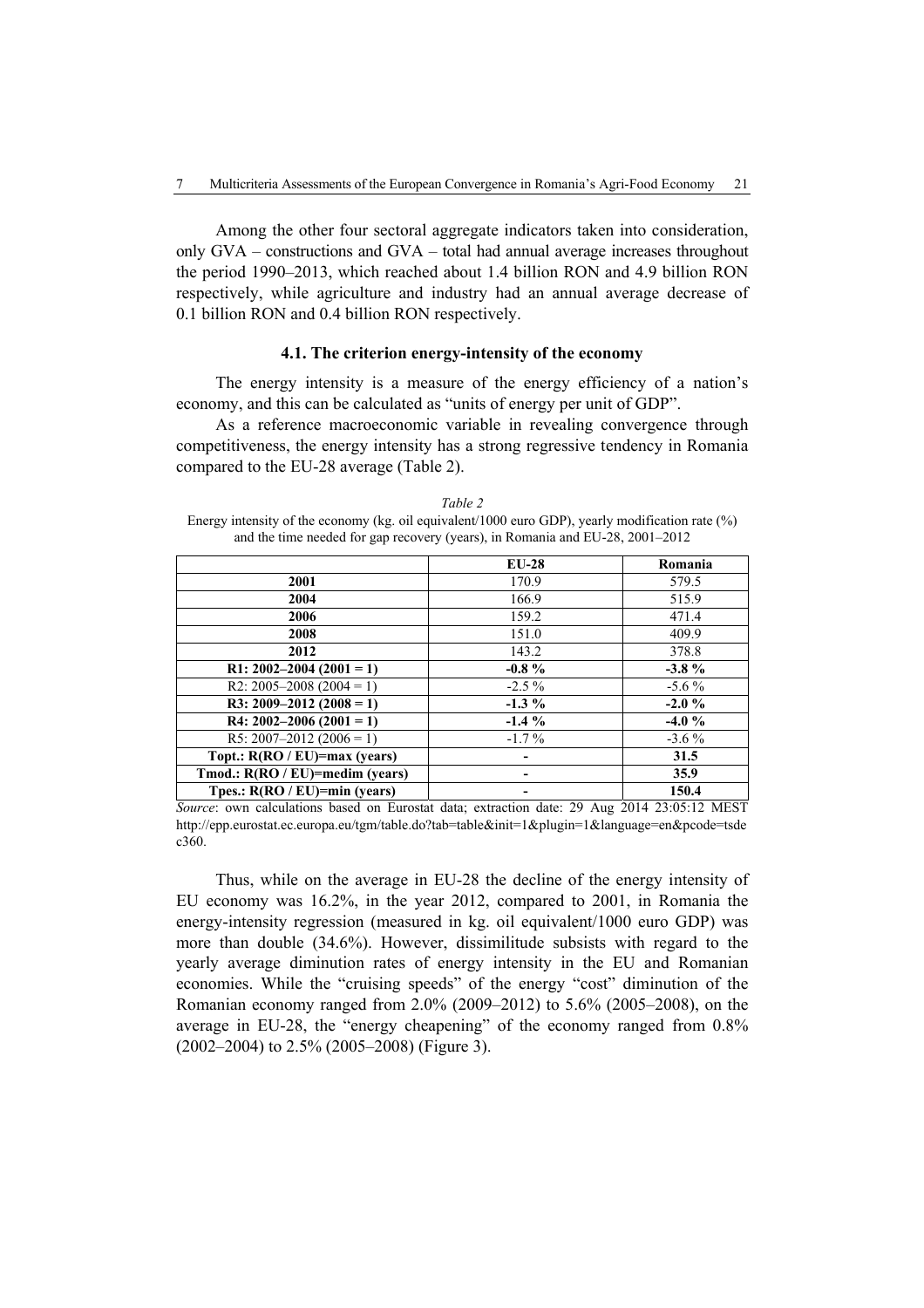

*Source*: own calculations based on Eurostat data; Date of extraction: 29 Aug 2014 23:05:12 MEST http://epp.eurostat.ec.europa.eu/tgm/table.do?tab=table&init=1&plugin=1&language=en&pcode=tsdec360.

Figure 3. Energy intensity of the economy, in Romania and in certain EU member states,

 $2001-2012(2006=1)$ .

In Romania's post-accession period taken into consideration (2007–2012), Poland had an energy intensity decline of the economy of –20.2%, slightly higher than that of Romania  $(-19.6\%)$ .

One of the main consequences of the great differences of energy intensity, both at the beginning of the period under analysis (2001) and at the end of it (2012), and of the different decreasing rates of energy intensity resides in the unusually long time periods considered necessary to bridge up the level gap existing in the year 2012. Thus, theoretically, with the diminution rates from the period 2009–2012 (EU-28 =  $-1.3\%$  and RO =  $-2.0\%$ ), Romania would reach the average EU level of the year 2012 after 150.4 years (pessimist scenario), while with the "pair" of rates from the period  $2002-2006$  ( $-1.4\%$  and  $-4.0\%$ ) the full convergence could be reached in 35.9 years (moderate scenario); with the "rates" of the period  $2002-2004$  ( $-0.8\%$  and  $-3.8\%$ ), 31.5 years would be necessary (optimist scenario) in order to bridge up the energy performance gap between Romania and the EU-28 average.

If we take into consideration the fact that up to now, in the energy intensity of the national economic aggregate, the weather-dependence issue of agriculture was less important, it is expected that by reconsidering the irrigation role an additional energy consumption in agriculture is necessary; this will raise the energy intensity level of the Romanian economy, and therefore will prolong the gap recovery duration and will consequently delay reaching convergence through performance.

# **4.2. The criterion of "real earnings – productivity" correlation rationality**

Being considered in all the functional market economies as one of the macroeconomic competitiveness pillars, the real earnings – labour productivity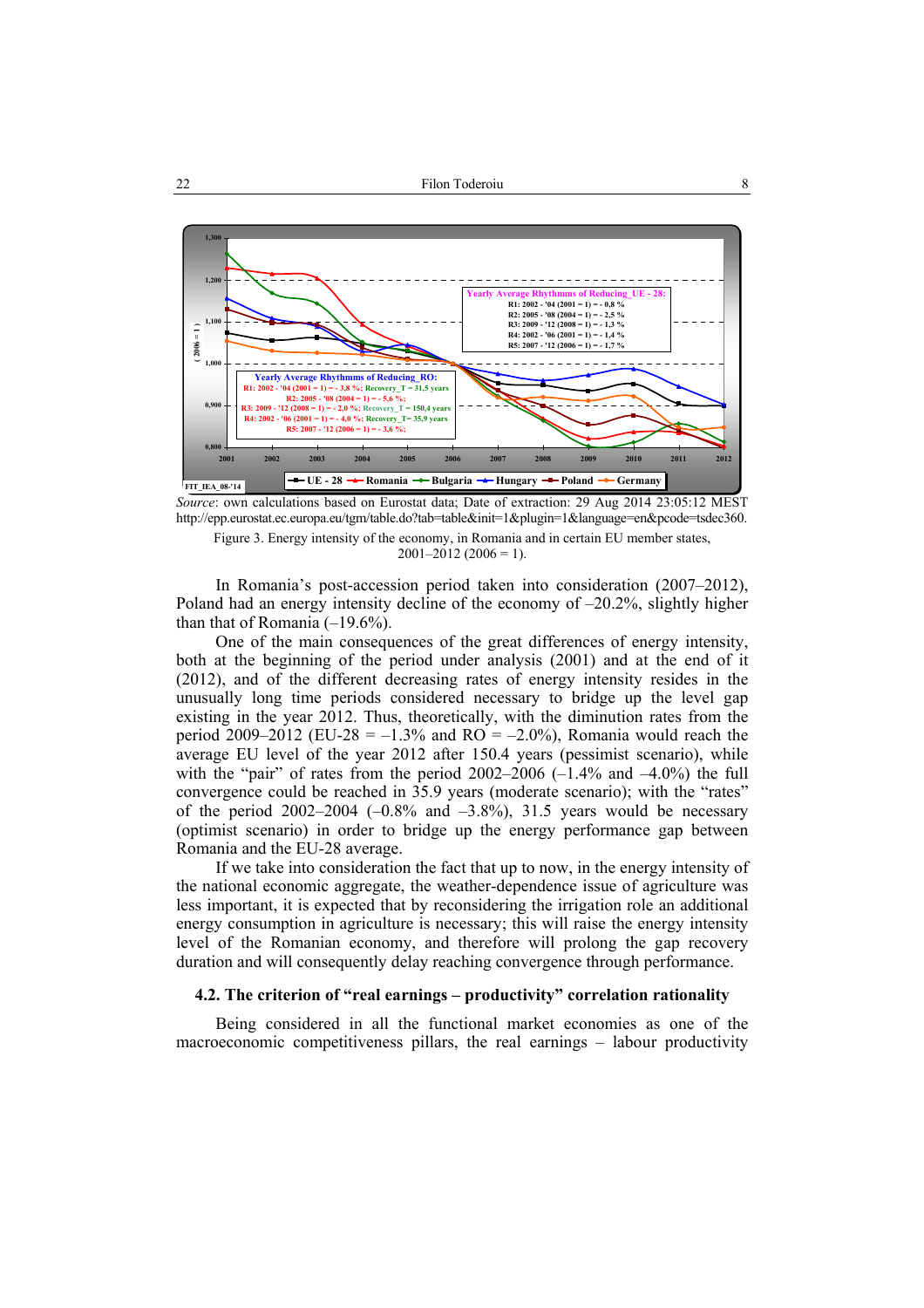correlation can reveal, to the extent in which it evolves within the economic rationality limits, the presence of propensity for economic convergence and social cohesion in the respective country (zone, region) (Toderoiu, 2002).

Determined as ratio of GVA total to the active population employed in the economy (values deflated by the implicit GDP price deflator), labour productivity is correlated with the real wages (net nominal average wages deflated by the general consumer price index); in this correlation, labour productivity should normally outstrip the real wages in terms of growth rate.

In the period  $1990-2013$  ( $1989 = 1$ ), the dynamic correlation between real earnings and labour productivity in Romania's economy evolved within the economic rationality limits, in the sense that in the 24-year period only in one year (1990) the real wages index was higher than the labour productivity index; since 1992, the ratio between the two terms of the correlation has been reversed (Figure 4).



*Source*: own calculation based on data from Romania's Statistical Yearbook, 1990–2012 series, NIS, for the period 2012–2017, Convergence Prog. Forecast, NCP, 05.05.2014.

Figure 4. Dynamic correlation between the real net average wages (CSMNr-f89) and labour productivity (WqTa-f89), in Romania's economy,  $1989-2009$  ( $1989 = 1$ ).

Two main conclusions can be drawn from the analysis of the dynamic correlation between the real earnings and labour productivity (by the identification of *eight relevant time periods* for which average yearly modification rates have been determined, as a modality to reveal the propensity for internal convergence of the Romanian economy):

¾ In all four periods (situations) when both correlation terms have *negative rates* (1990–1991; 1992; 1997–2000 and 2009–2011) the average decrease rates of real wages  $(-7.39\%, -13.02\%, -6.22\% \text{ and } -2.36\%)$  are higher that those of labour productivity  $(-6.58\%, -6.10\%, -0.13\% \text{ and } -0.57\%);$ 

¾ The periods (situations) when both correlation terms have *positive rates* are distributed as follows: in three of them (1993–1996 and 2001–2004 and 2012–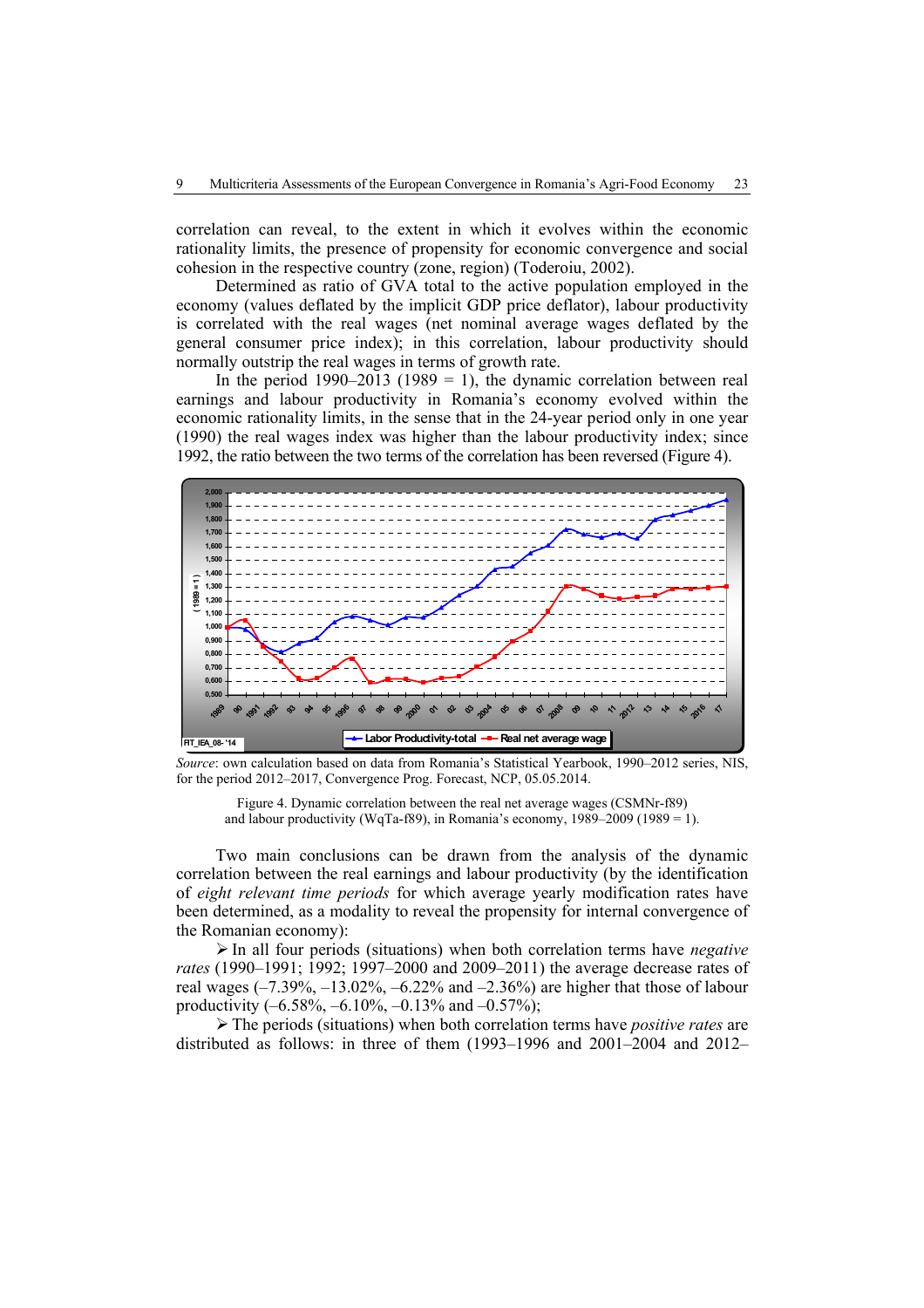2013) productivity (7.19%, 7.34 % and 2.92%) outstrips the real wages (0.75%, 7.12% and 0.92%), while in the fourth (2005–2008), on the contrary, productivity  $(4.84\%)$  is in our opinion unnaturally outstripped by real wages  $(13.59\%)$ .

To sum up, the fact that out of the eight time periods convened upon as relevant for comparative judgments of economic performance, only in three of them (1993–1996, 2001–2004 and 2012–2013) the "real wage earnings – productivity" correlation was within the economic rationality limits, reveals the relatively fragile propensity of the Romanian economy for the sustainable setting up of one of its "driving engines" generating convergence and social cohesion through internal competitiveness.

The tendencies of the two terms of "real earnings – productivity" correlation on the long term (1989–2013), regressionally revealed by the statistical adjustment method, have as informational support the yearly cumulated modifications of these (Table 3).

| in Romania s economy, $1989-2013$ (previous year = 1) |                                       |                                             |                                                       |                         |                        |
|-------------------------------------------------------|---------------------------------------|---------------------------------------------|-------------------------------------------------------|-------------------------|------------------------|
|                                                       | <b>Relative yearly modifications:</b> |                                             | <b>Relative yearly modifications</b><br>(cumulative): |                         |                        |
|                                                       | Labor productive.<br>$(\delta WqTa)$  | Real net average<br>wages $(\delta$ Csmnra) |                                                       | $\Sigma \delta W q T a$ | $\Sigma \delta$ Csmnra |
| 1989                                                  | 0.000                                 | 0.000                                       | 1989                                                  | 0.000                   | 0.000                  |
| 90                                                    | $-0.015$                              | 0.050                                       | 90                                                    | $-0.015$                | 0.050                  |
| 1991                                                  | $-0.112$                              | $-0.193$                                    | 1991                                                  | $-0.127$                | $-0.142$               |
| 1992                                                  | $-0.053$                              | $-0.112$                                    | 1992                                                  | $-0.165$                | $-0.304$               |
| 93                                                    | 0.061                                 | $-0.125$                                    | 93                                                    | 0.008                   | $-0.237$               |
| $\overline{94}$                                       | 0.042                                 | 0.003                                       | 94                                                    | 0.103                   | $-0.122$               |
| $\overline{95}$                                       | 0.117                                 | 0.078                                       | 95                                                    | 0.158                   | 0.081                  |
| 1996                                                  | 0.043                                 | 0.066                                       | 1996                                                  | 0.159                   | 0.145                  |
| 97                                                    | $-0.028$                              | $-0.175$                                    | 97                                                    | 0.015                   | $-0.108$               |
| 98                                                    | $-0.034$                              | 0.022                                       | 98                                                    | $-0.062$                | $-0.153$               |
| 99                                                    | 0.054                                 | 0.001                                       | 99                                                    | 0.020                   | 0.023                  |
| $\overline{2000}$                                     | 0.003                                 | $-0.022$                                    | 2000                                                  | 0.057                   | $-0.021$               |
| 01                                                    | 0.072                                 | 0.029                                       | 01                                                    | 0.075                   | 0.007                  |
| 02                                                    | 0.091                                 | 0.015                                       | 02                                                    | 0.163                   | 0.045                  |
| 03                                                    | 0.067                                 | 0.069                                       | 03                                                    | 0.158                   | 0.084                  |
| $200\overline{4}$                                     | 0.123                                 | 0.075                                       | 2004                                                  | 0.190                   | 0.143                  |
| 05                                                    | 0.024                                 | 0.112                                       | 05                                                    | 0.147                   | 0.187                  |
| 06                                                    | 0.099                                 | 0.080                                       | 06                                                    | 0.123                   | 0.192                  |
| 07                                                    | 0.058                                 | 0.144                                       | 07                                                    | 0.157                   | 0.224                  |
| 2008                                                  | 0.117                                 | 0.184                                       | 2008                                                  | 0.174                   | 0.328                  |
| 09                                                    | $-0.036$                              | $-0.020$                                    | 09                                                    | 0.081                   | 0.164                  |
| 10                                                    | $-0.022$                              | $-0.047$                                    | 10                                                    | $-0.058$                | $-0.067$               |
| $\overline{11}$                                       | 0.029                                 | $-0.023$                                    | 11                                                    | 0.007                   | $-0.070$               |
| 2012                                                  | $-0.035$                              | 0.012                                       | 2012                                                  | $-0.006$                | $-0.011$               |
| 13                                                    | 0.136                                 | 0.010                                       | 13                                                    | 0.101                   | 0.022                  |

*Table 3*  Relative yearly modifications (δWqTa and δCsmnra ) and cumulative modifications (ΣδWqTa and ΣδCsmnra) of labour productivity and of real net average wage earnings, in Romania's economy, 1989–2013 (previous year = 1)

*Source:* own calculations, based on data from Romania's Statistical Yearbooks, 1990–2012 data series, NIS; for the period 2012–2017, Convergence Programs Forecast, NCP, 05.05.2014.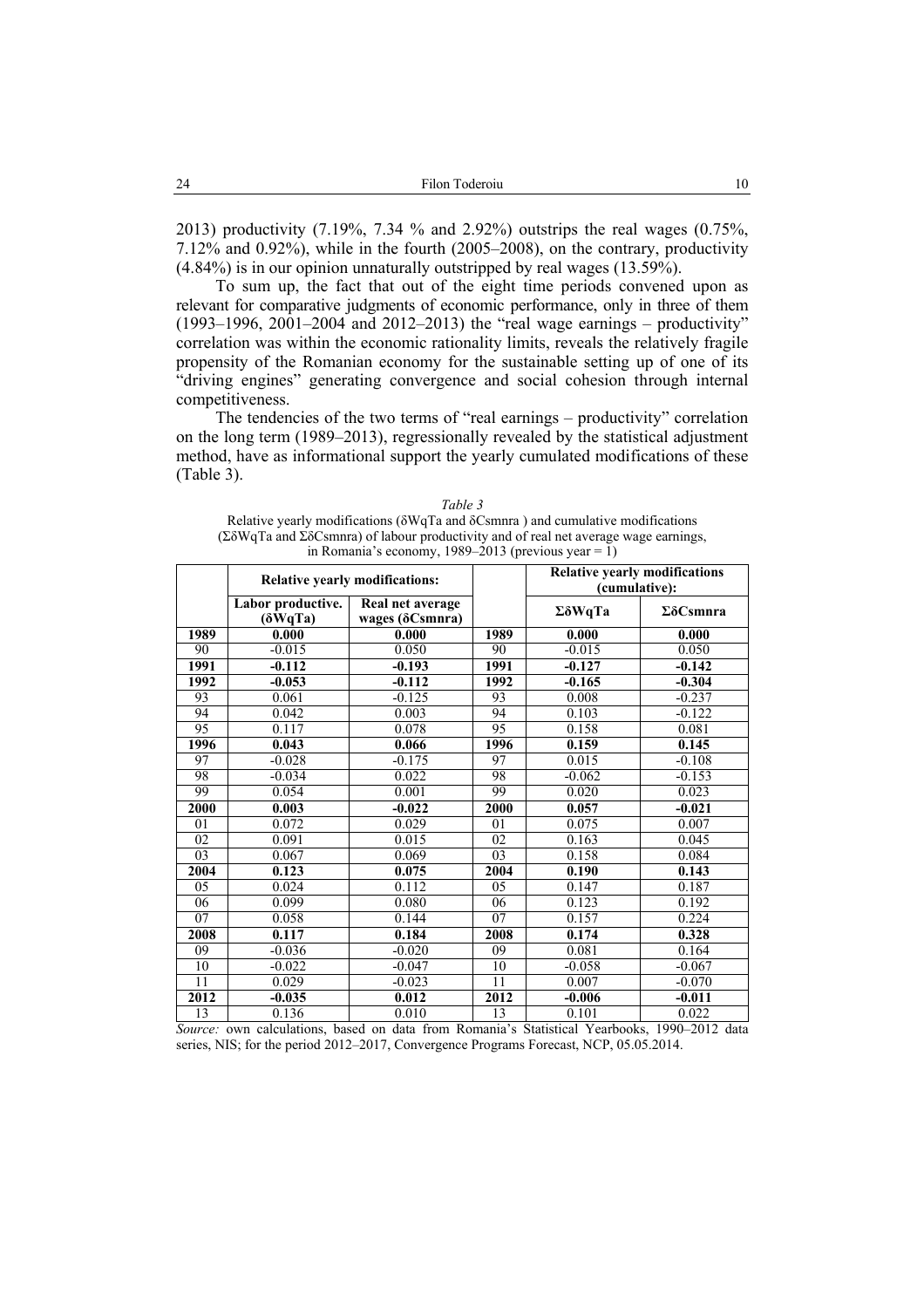*The first aspect* to be noticed is that at the end of the four comparative intervals convened upon in our approach (year 2013), the relative cumulative growth of real wages was only 2.2%, while that of social labour productivity reached 10.1%; the difference between these two (7.9%) synthetically confirms the beginning of rationality re-establishment in the Romanian economy, in the sense of a faster increase of labour productivity compared to real earnings.

*The second aspect* is that in the three years of pregnant economic crisis (2009–2011), three situations of the investigated correlation were noticed, namely: higher decrease of productivity compared to real wages (2009); lower productivity diminution compared to real wages (2010); productivity increase accompanied by the diminution of real wages (2011) (Figure 5).



*Source*: own calculation based on data from Romania's Statistical Yearbook, 1990–2012 series, NIS, for the period 2012–2017, Convergence Prog. Forecast, NCP, 05.05.2014.

Figure 5. Trends of yearly cumulative relative modifications of labor productivity (ΣδWqTa) and of real net average wages (ΣδCsmnra), in Romania's economy, 1989–2009 (previous year = 1).

Econometrically, we can notice an alternance of economic rationality "situations" of the real earnings – labour productivity correlation in Romania's economy, throughout the period 1990–2013. With a higher determination, the real net wages trend (49.6%) noticeably outstrip the labour productivity trend (36.4%) starting with the year 2003, while the reversal of this type of non-rational correlation timidly emerged in the year 2013.

#### **4.3. Agri-food integration criterion**

The presence of an agri-food disintegration process in Romania's economy, in the period 1989–2011, can be synthetically expressed by the analysis of the intensity of economic flows between the general aggregate *agriculture* and the *food industry* aggregate, both from the perspective of intermediary deliveries (destinations) and from the perspective of intermediary acquisitions (origins) (Toderoiu F., 2014).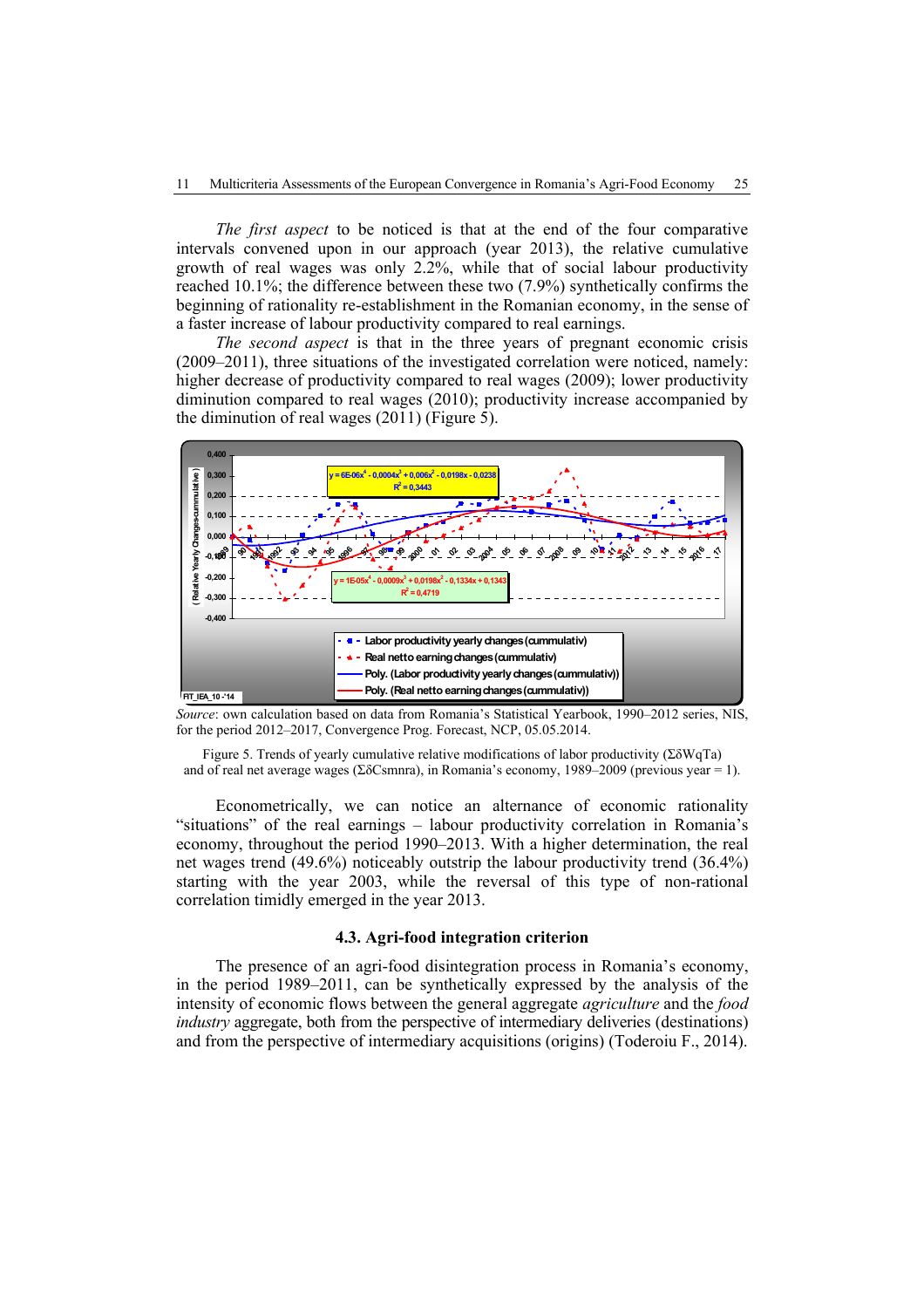Thus, in the 22 years covered by our analysis, one can notice a diminution by almost 13% of the intensity of intermediary deliveries (*LI*) of agriculture to the food industry (from  $65.1\%$  in the year 1989 to  $52.4\%$  in 2011, with maximum  $67.0\%$ in 1990, minimum 29.8% in 2002 and a variation coefficient of 25.4%) (Figure 6).

At the same time, the intensity of intermediary deliveries flows from the food industry to agriculture was down by about 12.8% (from 19.1% in the year 1989 to 6.3% in the year 2011, with maximum 28.4% in 1993, minimum 2.7% in 2009 and a variation coefficient of 68.8%).

The "agri-food disintegration" phenomenon, which persisted in the Romanian economy throughout the period 1990–2011, was generated by multiple causes, which can be noticed both in the development pattern of the agri-food sector in the command economy period and in the failures of transition, among which the following stand out:

 $\triangleright$  Asymmetry of the strong destructuring process from the agri-food economy (much faster and more radical in agriculture and slower and more superficial in the food industry);

 $\triangleright$  Significant narrowing of the population's final agri-food consumption demand, as a result of the simultaneous action of the general economic decline and of persisting inflation and hyperinflation.



*Source*: own calculation, on the data from Nat. Accounts, 1990–2011, NIS

Throughout the same 22 year-period (1990–2011), it is worth mentioning a diminution by only 11.4% of the intensity of intermediary acquisition flows (*AI*) of the food industry from agriculture (from 76.7% in the year 1989 to 65.3% in 2011,

Figure 6. Evolution of intermediary deliveries (LI) and of intermediary acquisitions (AI), in the Romanian agri-food economy, 1989–2011.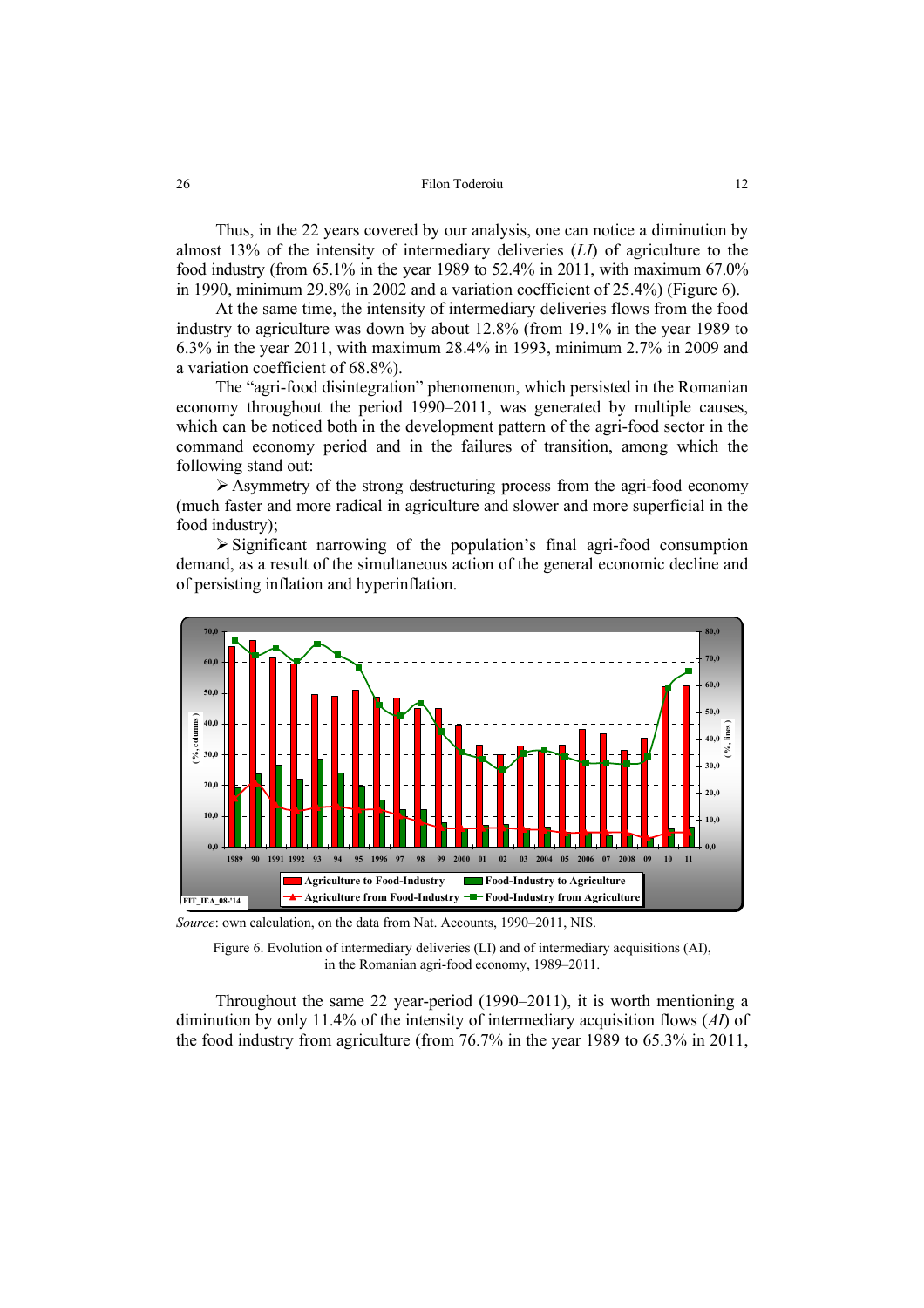ranging from maximum 76.7% (1989) to 28.6% (2002) and a variation coefficient of 35.2%). At the same time, the intensity of the intermediary acquisitions of agriculture from the food industry decreased by 12.7% (from 18.0% in 1989 to 5.3% in 2011, with maximum 23.7% in 1990 and a variation coefficient of 53.7%).

The other modality to reveal the relative jeopardizing of the internal convergence of the agri-food economy consists in measuring the intensity (share) of total intermediary deliveries (*LI*) and of intermediary acquisitions (*AI*) of each of the two component aggregates (agriculture and food industry) in total aggregate intermediary demand (Figure 7).

A few remarks on the persistence of the agri-food disintegration phenomenon in the Romanian economy are listed below:

¾ The shares of the aggregate "*agriculture*" in total intermediary demand follow an ascending trend, with values ranging from maximum 18.2% (1994) to 5.8% (2011) and an instability coefficient of 30.9% (of intermediary deliveries) and from 18.1% (in the year 1993) to 7.5% (in 2007) respectively, with a variation coefficient of 26.3% (in intermediary acquisitions);

¾ The aggregate "*food industry*" has lower decreasing shares, ranging from 14.9% (1997) to 7.1 % (2011), with an average variation of 19.0%, in intermediary deliveries, and from 13.2% (in 1998) to 4.9% (in 2011) respectively, with a variation coefficient of 21.5% in the intermediary acquisitions.



*Source*: own calculation, on the data from Nat. Accounts, 1990–2011, NIS.

Figure 7. Evolution of the shares of agriculture and food industry in total aggregate intermediary demand, in the period 1989–2011.

It obviously results that the accomplishment of economic convergence through agri-food integration is jeopardized by the strong relative instability of the intermediary deliveries of agriculture, as a cumulated reflection of the weatherdependency influences and economic-organizational risks in this sector.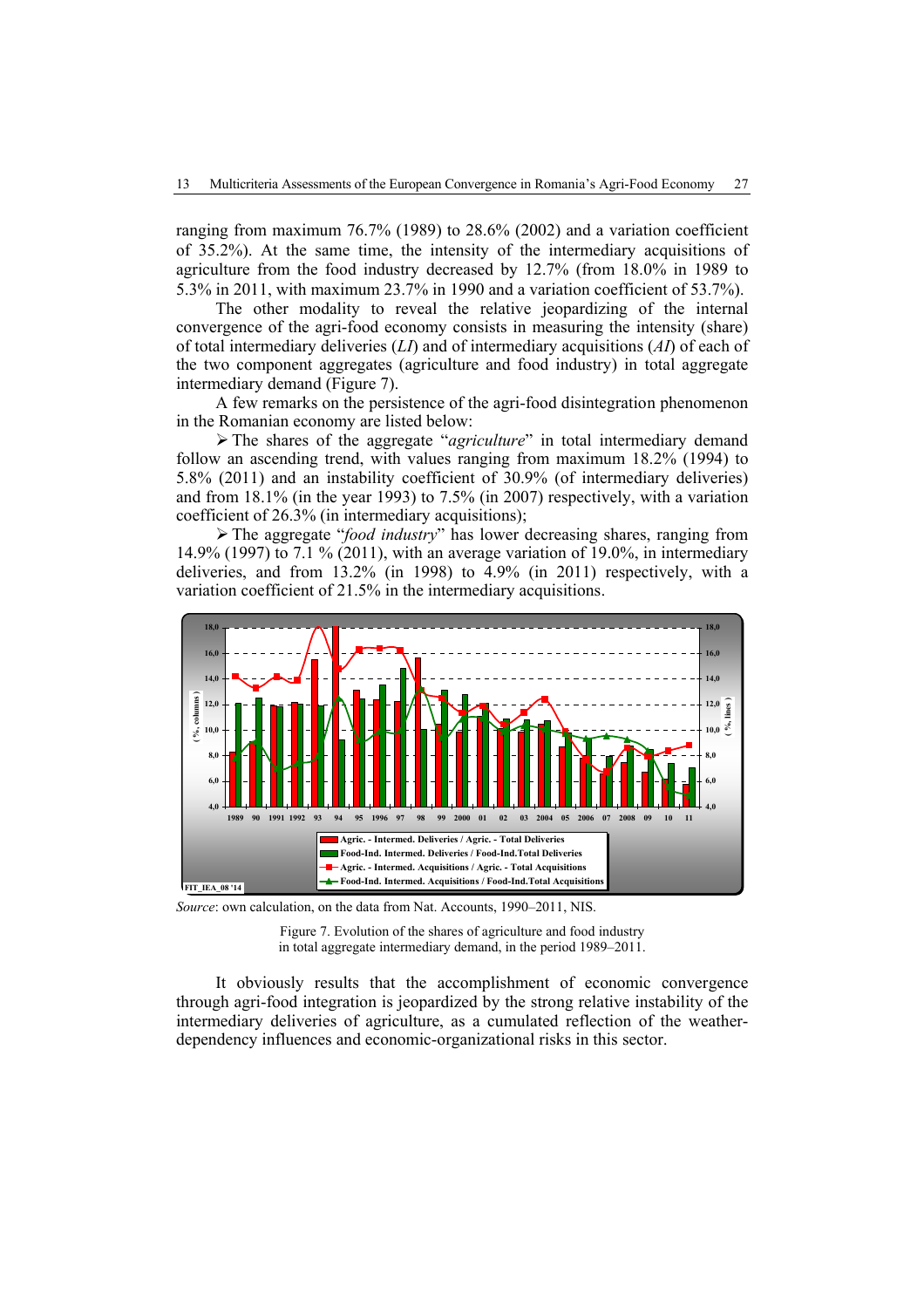In principle, a performant agri-food economy presupposes the existence of functional agri-food chains, in which each link (segment) should retain, from the total productivity gain (measured by the value differential between the producer of raw agricultural products and the final consumer), what it deserves on the basis of the effort made to generate value added.

In order to reveal the extent to which the agri-food economy organization has the potential to generate internal or external competitiveness, we consider it useful to present a brief comparative diagnosis between Romania and the EU-27 average, from the perspective of multicriterial structure of the agri-food chain, in two reference years (2005 and 2008), for which the latest relevant statistical data are available.

From the perspective of the criterion '*number of enterprises*' (economic operators), in EU-27 (Figure 8), structural changes of the agri-food chain in the year 2008 compared to 2005 can be noticed, in the sense of the absolute diminution (from 14.4 mil. to 13.7 mil.) and of the relative diminution (from 83.2% to 81.8%) of the economic operators in agriculture, while the shares of the other three links in the chain (wholesale trade, retail trade and public food consumption) increased, on a cumulative basis, by 1.6 percent.

The first post-harvest segment (agri-food processing) also lost 0.2%, and thus we can practically say that the relative decline of the cumulative share (by 1.6%) of the economic operators in agriculture and processing was transferred to the other three segments of the chain.

From the perspective of the criterion '*number of employed persons*' (employees), in 3 years' time (2006–2008), the share of the segment 'agriculture' diminished by 5.7%, these percentage points being distributed to the other four segments of the agri-food chain.



*Source*: own calculation, on the data from "Food – from farm to fork statistics", Eurostat Poketbooks, 2011 edition.

Figure 8. Multicriterial structure of the agri-food chain in EU-27, in the period 2005–2008.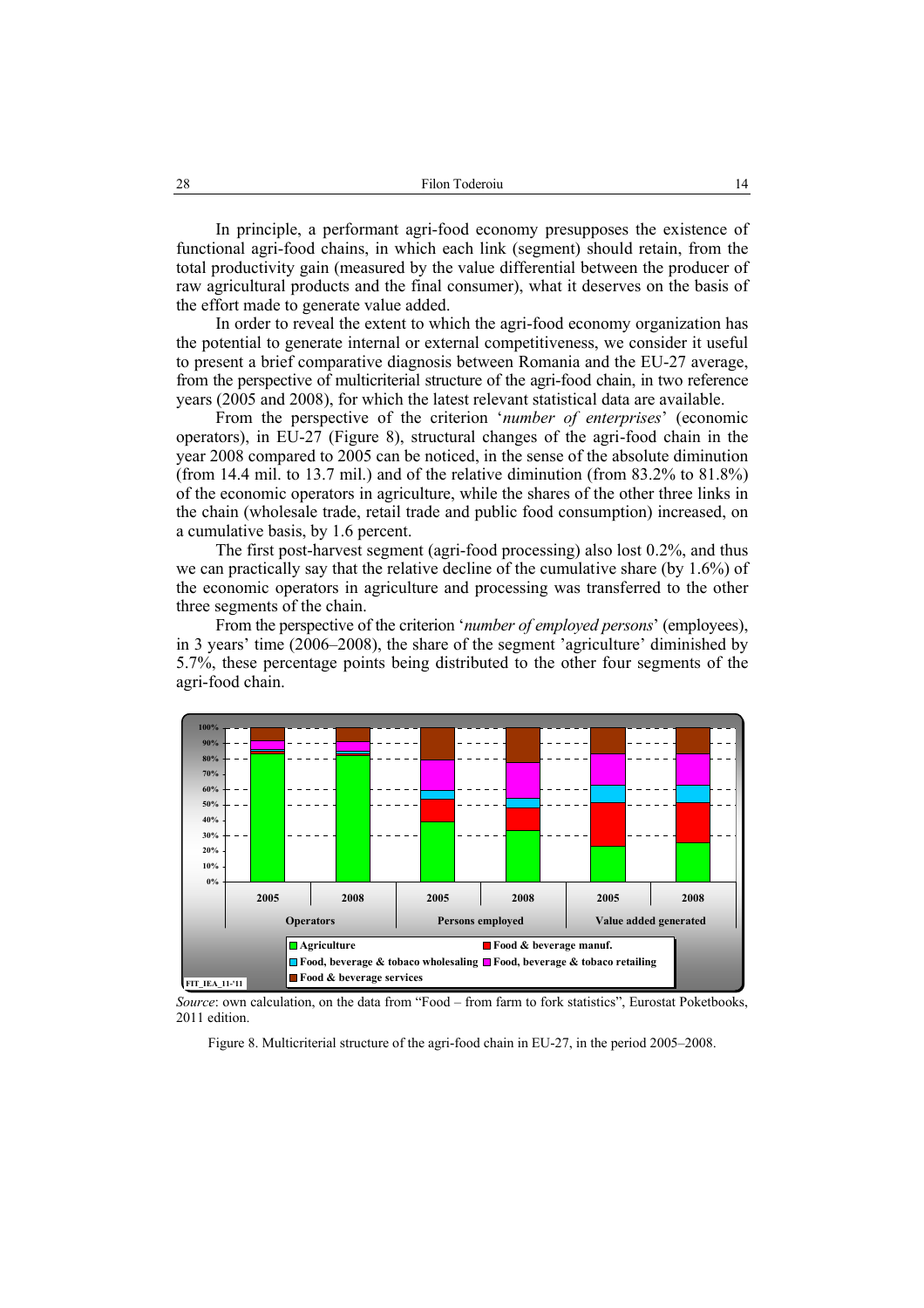The diminution of the number of economic operators from the first link of the chain (agriculture), under the background of a likely relative release of labour force, through productivity increase, has induced a favourable effect in the Community agri-food system, in the sense in which the primary production of agricultural raw products began to generate value added gain, leading to the increase of this segment share (by 2.8% in 2008 compared to 2005) in the third criterion of the analysis ('generated value added').

Romania went through the transition and pre-accession period with a relatively rudimentary "structural – agrarian endowment", the excessively strong fragmentation of the landed property and the still unclear agricultural land tenure or land ownership status inhibiting the plenary manifestation of the technical, organizational and managerial progress factors that would make it possible for Romania to experience 'situations' characteristic to the countries with modern economies and agricultural sectors, in which a decreasing number of farms and labour input are able to provide the necessary agri-food products, under increasingly restrictive competitiveness conditions.

Unfortunately, the multicriterial structure of the agri-food chain in Romania (Figure 9) looks entirely different from the overall structure of EU-27.



*Source*: own calculation, on the data from "Food – from farm to fork statistics", Eurostat Poketbooks, 2011 edition.

Figure 9. Multicriterial structure of the agri-food chain in Romania, in the period 2005–2008.

Briefly, between the two reference years (2005 and 2008), the structural changes in the configuration of certain performant agri-food chains through competitiveness have not been produced yet; we can rather notice the persistence of certain trends that reduce the multiplying effects of value added generated by the sector in overall national economy. Otherwise, no full explanations can be found for the fact that in three-year time, the share of agriculture in total economic operators of the agri-food chain was down from 97.5% to 97.2%, which is a nonsignificant relative decline.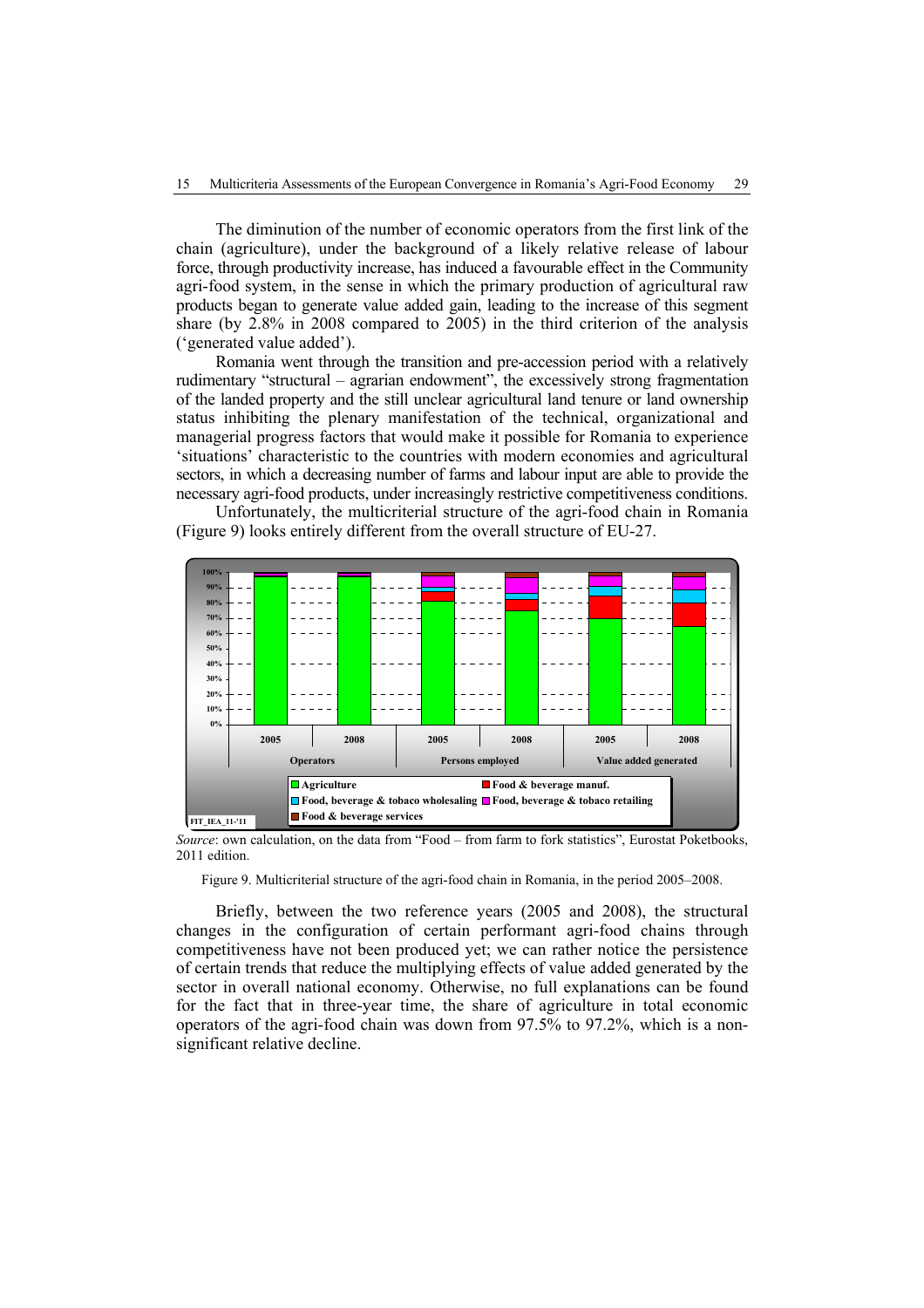Furthermore, the 0.3% diminution of the share of the segment agriculture in total operators from the agri-food chain was "outflanked" by a simultaneous diminution by 6.2% of this segment share in total labour input, which consequently did not result in a plus of value added generation, but rather to a minus (of 5.0%).

The other four segments of the agri-food chain, whose cumulated shares with regard to the economic operators ranged from 2.5% (2005) to 2.8% (2008), i.e. a very small number of non-agricultural economic operators put to work 19.1% of the employees from the entire chain, in the year 2005, and 25.3% in the year 2008, these generating 30.3% (2005) and 35.3% respectively (2008) of the value added from Romania's agri-food chain.

Therefore, the brief diagnosis of the structural changes produced in the agrifood chains confirms certain partial conclusions formulated in other previous segments of our scientific approach.

# **4.4. The real agricultural income criterion**

One of the core synthetic variables of the agri-food economy, whose level and dynamics contribute to Romania's positioning in the European convergence competition, is the *real agricultural income*, measured by the so-called "*A* Indicator" (net value added at factor cost per annual work).

Compared to the EU-27 average and to certain countries taken into consideration, the annual index of "*A* Indicator" in Romania features the highest relative instability, revealed by the variation coefficient of 27.8%, which is 1.5 times and more than 4.7 times higher than in Germany and than the EU-27 average respectively (Table 4).

 In cumulative real terms, the real income from the agricultural activity in Romania was by 93.0% higher in 2013 than in the year 2000, lying between the minimum level of 15.3% (Netherlands) and the maximum level of 121.6% (Hungary); in overall EU-27, the cumulative growth was 27.3%. In Romania's case, what strikes us is the alternance of periods with real agricultural income growth  $(11.1\%$  in 2001–2004 and  $11.2\%$  in 2009–2011), with other two periods when the real agricultural income decreased  $(-10.1\%$  in 2005–2008 and  $-7.8\%$  in 2012–2013) (Figure 10).

The extent to which one can confirm the presence of European convergence process through the real agricultural income is revealed by the adjustment of yearly cumulative relative modifications of this indicator in Romania and in EU-27 (Figure 11).

Although with weak determinations, the linear trends of the yearly cumulative variations of "*A* Indicator" in Romania's agriculture and in EU agriculture reveal a relatively divergent behaviour; this confirms the real difficulties that the Romanian agri-food sector is facing in reaching European economic convergence.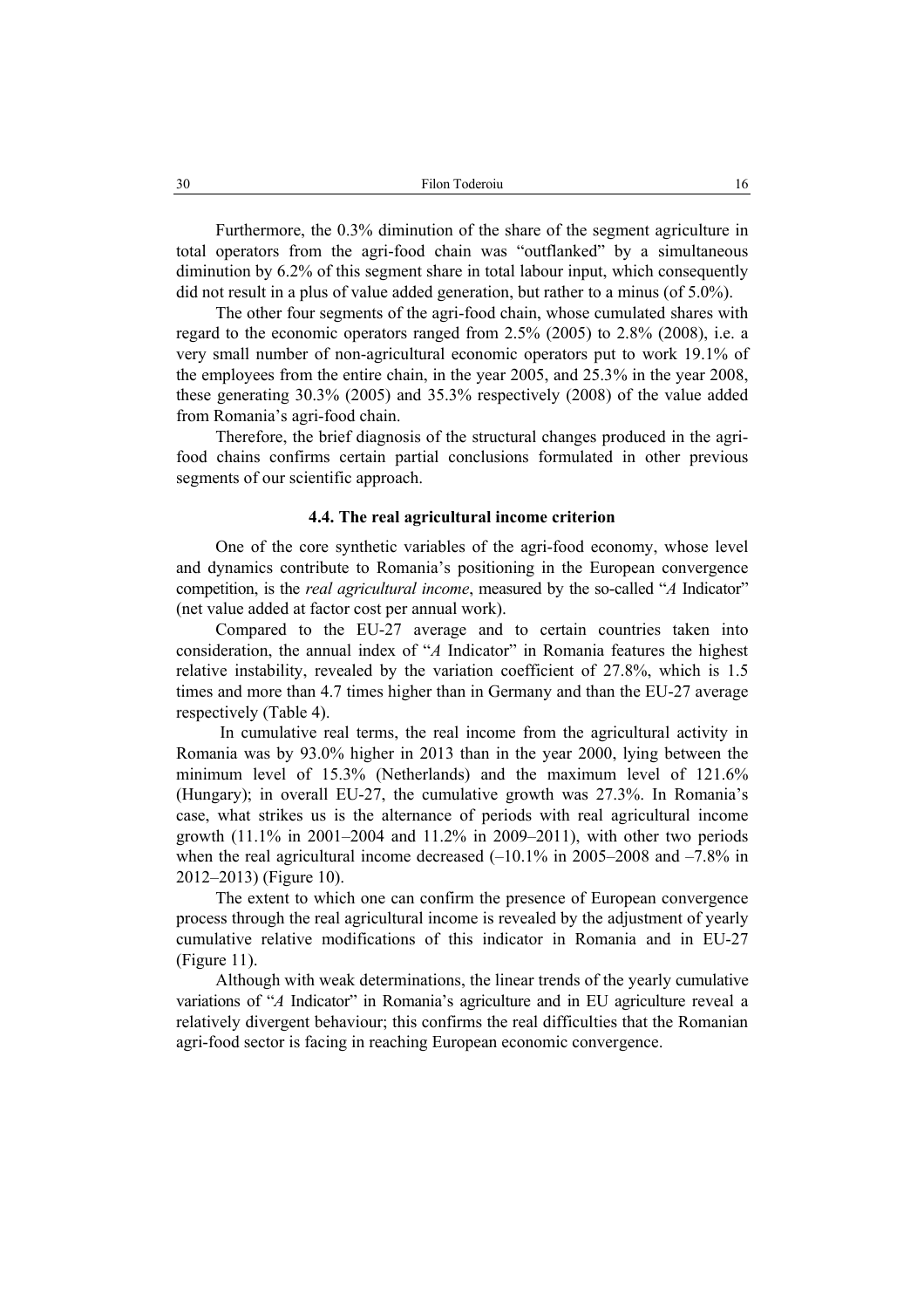|                      | $EU-27$ | Romania  | <b>Bulgaria</b> | Hungary | Germany | <b>Netherlands</b> |
|----------------------|---------|----------|-----------------|---------|---------|--------------------|
| 2000                 | 1.000   | 1.000    | 1.000           | 1.000   | 1.000   | 1.000              |
| 2001                 | 1.093   | 1.713    | 1.118           | 1.071   | 1.245   | 0.934              |
| 2002                 | 0.886   | 0.543    | 0.720           | 0.794   | 0.594   | 0.912              |
| 2003                 | 1.022   | 1.135    | 0.936           | 1.033   | 0.924   | 1.087              |
| 2004                 | 1.092   | 1.446    | 1.097           | 1.511   | 1.481   | 0.925              |
| 2005                 | 0.896   | 0.571    | 1.029           | 1.006   | 0.894   | 0.995              |
| 2006                 | 1.041   | 0.993    | 0.969           | 1.073   | 1.088   | 1.230              |
| 2007                 | 1.110   | 0.773    | 1.020           | 1.079   | 1.242   | 0.989              |
| 2008                 | 0.972   | 1.490    | 1.611           | 1.318   | 1.063   | 0.859              |
| 2009                 | 0.909   | 0.849    | 0.700           | 0.680   | 0.731   | 0.804              |
| 2010                 | 1.181   | 1.258    | 1.094           | 1.180   | 1.130   | 1.314              |
| 2011                 | 1.085   | 1.289    | 1.066           | 1.482   | 1.094   | 0.908              |
| 2012                 | 0.998   | 0.781    | 1.095           | 0.929   | 1.066   | 1.082              |
| 2013e                | 0.988   | 1.089    | 0.998           | 1.061   | 0.887   | 1.114              |
| <i>Average</i>       | 1.020   | 1.066    | 1.032           | 1.087   | 1.031   | 1.011              |
| <b>StDev</b>         | 0.087   | 0.348    | 0.211           | 0.231   | 0.223   | 0.142              |
| $CoV\%$              | 8.56    | 32.66    | 20.45           | 21.24   | 21.59   | 14.05              |
| $\Sigma$ var. rel.   | 0.273   | 0.930    | 0.452           | 1.216   | 0.439   | 0.153              |
| $01 - "04 ("00 = 1)$ | 1.95    | 11.14    | -4.66           | 7.32    | 0.28    | $-3.81$            |
| $05 - "08 (04 = 1)$  | 0.18    | $-10.11$ | 13.13           | 11.31   | 6.46    | 0.98               |
| $09 - "11('08 = 1)$  | 5.21    | 11.25    | $-6.53$         | 5.93    | $-3.31$ | $-1.39$            |
| $12 - "13 (11 = 1)$  | $-0.69$ | $-7.76$  | 4.51            | $-0.72$ | $-2.73$ | 9.80               |

*Table 4*  Annual indices, variation coefficients and average yearly rates for "*A* Indicator", in Romania and the European Union, 2000–2013

*Source*: own calculations based on Eurostat data; extraction date: 29 Aug 2014 23:05:12 MEST http://epp.eurostat.ec.europa.eu/tgm/table.do?tab=table&init=1&plugin=1&language=en&pcode=tag0 0057



*Source*: own calculations based on Eurostat data; extraction date: 29 Aug 2014 23:05:12 MEST http://epp.eurostat.ec.europa.eu/tgm/table.do?tab=table&init=1&plugin=1&language=en&pcode=tag0 0057

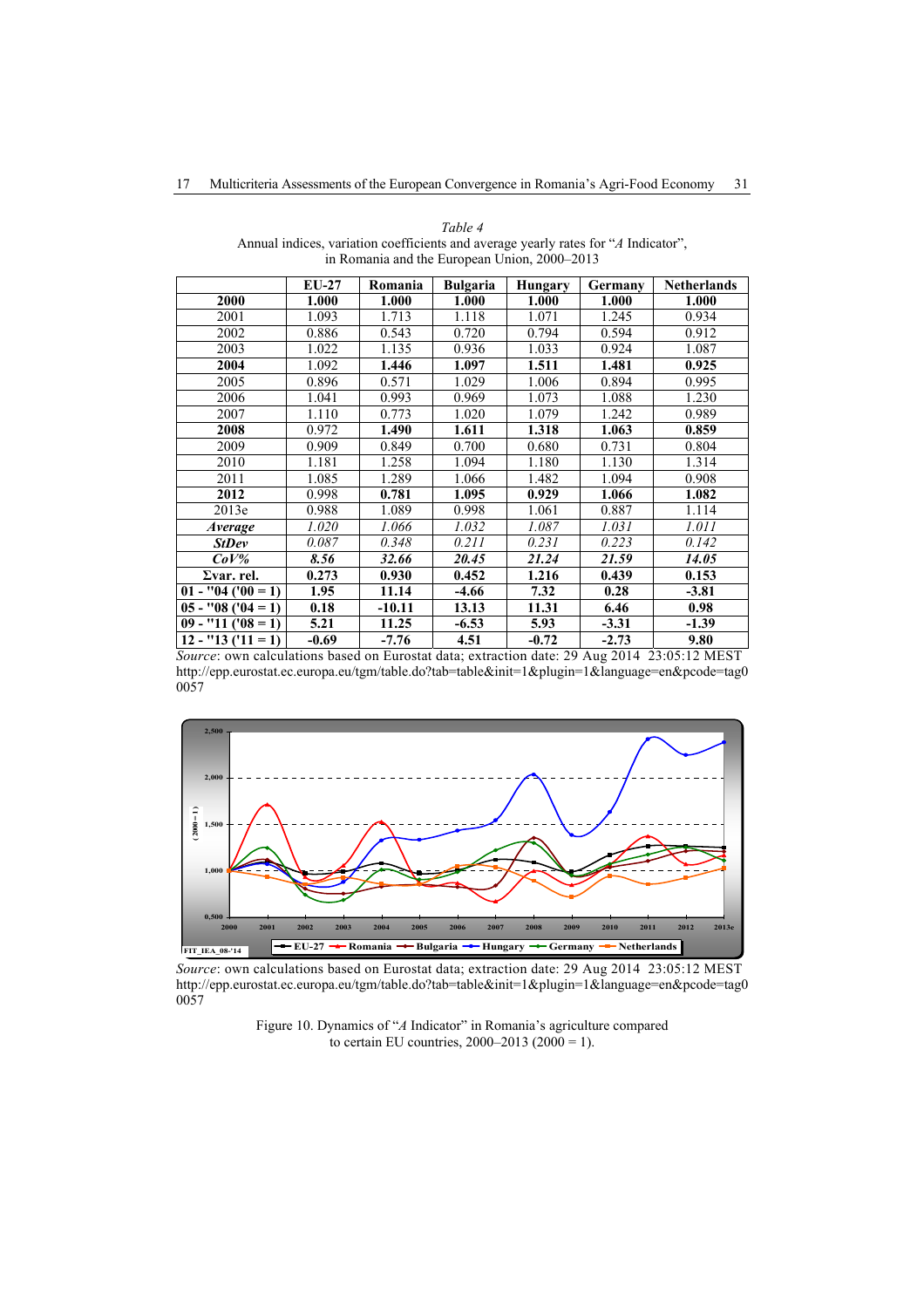

*Source*: own calculations based on Eurostat data; extraction date: 29 Aug 2014 23:05:12 MEST http://epp.eurostat.ec.europa.eu/tgm/table.do?tab=table&init=1&plugin=1&language=en&pcode=tag0 0057

Figure 11. Trends of yearly cumulative relative modifications of "*A* Indicator" in Romania's agriculture and in EU-27 agriculture, 2000–2013.

# **5. CONCLUSIONS**

The competitiveness generating convergence is usually linked to tangible results, such as the continuous increase of productivity, real wages and living standard, the development of innovative processes with driving effects. Eight dynamic economic "stages" are identified that reflect the propensity for convergence:

• The disarticulation present in Romania's economy dynamics in the period 1990–2013 is confirmed by the strong relative instability, measured by the variation (CoV %), which have an oscillation range from 5.45% (in total GVA in the economy) to 15.42% (in agriculture).

• The energy intensity, mainly considered a partial expression of the energy efficiency of the economy from a given country, has a strong regressive trend in Romania, compared to EU-28 average, and bridging up the gaps requires excessively long time periods (from 150.4 years to 31.5 years).

• Out of the eight time periods considered as relevant for comparative assessments of economic performance, only in three intervals (1993–1996, 2001– 2004 and 2012–2013) the "real earnings – productivity" correlation was within the economic rationality limits (the productivity growth rate outstrips the real wages growth rate).

• The intensity of intermediary deliveries of agriculture to food industry had a maximum percentage decrease by over 37% (from 67.0% in 1990 to only 29.8% in 2002), while the intensity of intermediary deliveries of food industry to agriculture decreased by almost 25% (from 28.4% in 1993 to 2.7% in 2009).